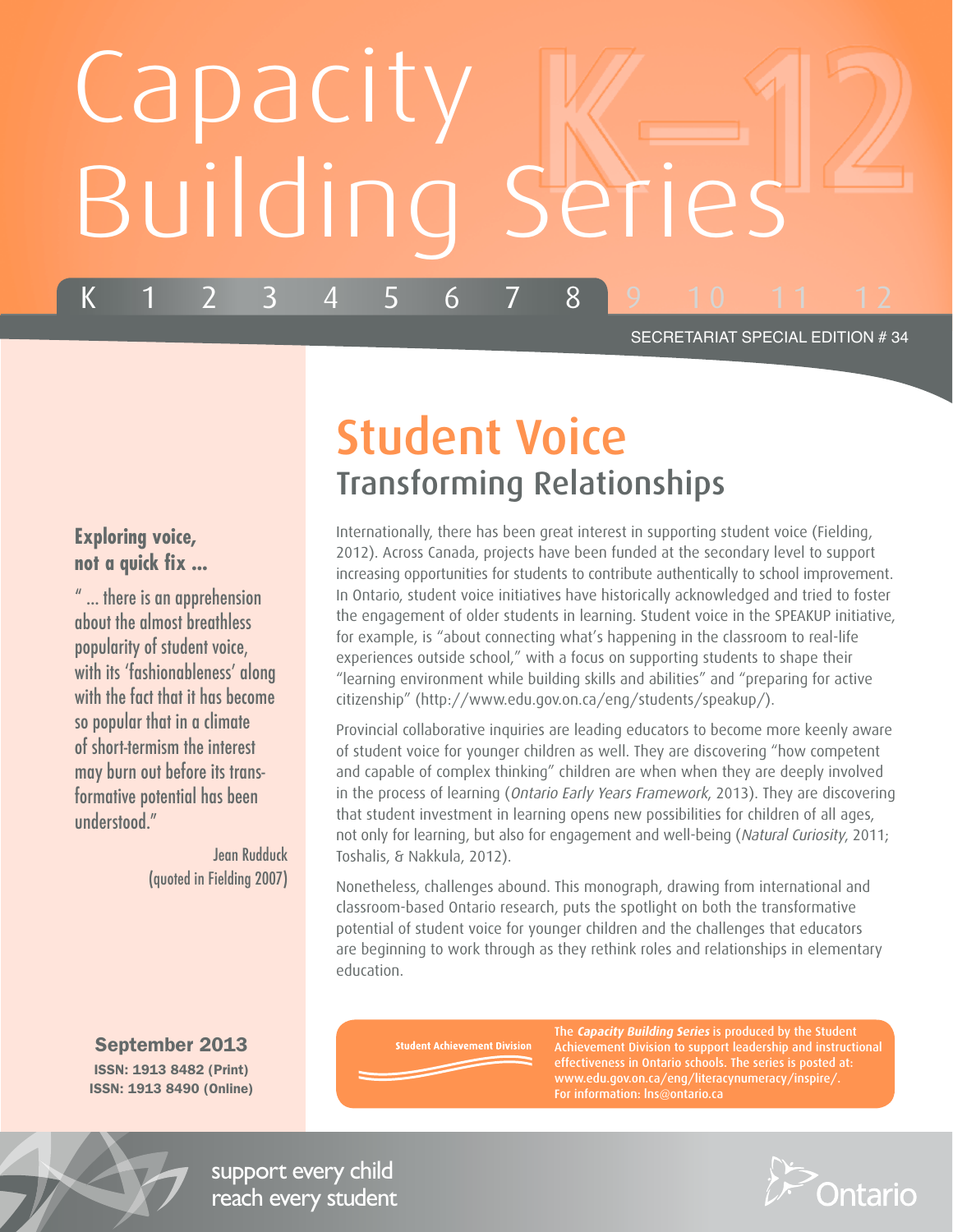### **"I am something" ... "I am something" ...**

"When we started writing this book, I could "When we started writing this book, I could show the world that I am something, instead show the world that I am something, instead of just colouring, so that's how it helped of just colouring, so that's how it helped me – it made me so proud of myself that me – it made me so proud of myself that I am actually capable of doing something – I am actually capable of doing something – and here today, I am doing something, and here today, I am doing something, I can actually show the world that I'm not I can actually show the world that I'm not just a colouring person, I can show you just a colouring person, I can show you that I am something." that I am something."

> English Language Learner English Language Learner School Effectiveness Framework, 2013 School Effectiveness Framework, 2013 (Component 3) (Component 3)

## What are we learning about student voice? What are we learning about student voice?

"Student voice" is a metaphor for student engagement and participation in issues that "Student voice" is a metaphor for student engagement and participation in issues that matter to learning. Although practitioners agree that student voice is important, there matter to learning. Although practitioners agree that student voice is important, there is less agreement on developmentally appropriate ways for children to participate is less agreement on developmentally appropriate ways for children to participate deeply and meaningfully in their education. What might student participation look deeply and meaningfully in their education. What might student participation look like, sound like and be, not just for older students but for younger students as well? like, sound like and be, not just for older students but for younger students as well?

As educators study student learning in collaborative inquiries, they are observing that As educators study student learning in collaborative inquiries, they are observing that children express voice in a variety of ways – in writing, art and drama; in gesture, children express voice in a variety of ways – in writing, art and drama; in gesture, body language and even silence. In this sense, student voice is not something that body language and even silence. In this sense, student voice is not something that we grant to students, but rather something we tap into. By broadening the definition we grant to students, but rather something we tap into. By broadening the definition of how children can and do express voice, educators are taking diverse approaches of how children can and do express voice, educators are taking diverse approaches to "hearing" student voice. The following diagram illustrates some of the ways that to "hearing" student voice. The following diagram illustrates some of the ways that students may express their voice. students may express their voice.

#### **Broadening Our Understanding of How Children Express Voice Broadening Our Understanding of How Children Express Voice**

Are we hearing all the children in the classroom express their thinking about their Are we hearing all the children in the classroom express their thinking about their learning? Or as Rudduck asks, "... whose voices are heard in the acoustics of the school?" learning? Or as Rudduck asks, "... whose voices are heard in the acoustics of the school?"



#### *A Professional Inquiry into Broadening Conceptions of Voice A Professional Inquiry into Broadening Conceptions of Voice*

*How do we tap into students' expressions of voice, including gestures, body language and silence? How do we tap into students' expressions of voice, including gestures, body language and silence? How do all forms of expression inform planning? How do all forms of expression inform planning?*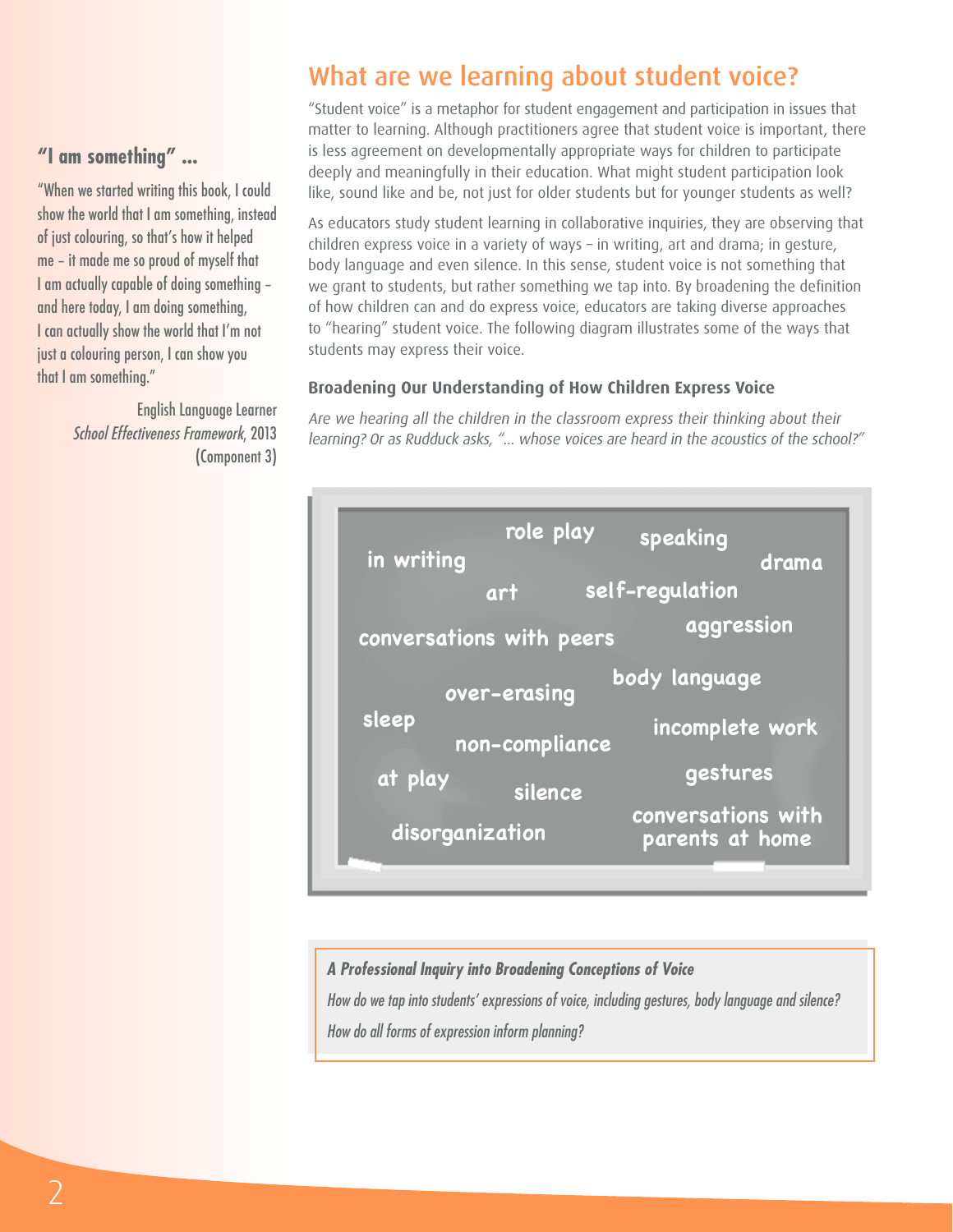## Working through tensions

Developing reciprocal relationships – with students, parents and colleagues – is critical for sharing ownership for learning. Many observe that as students are made partners in decisions about their learning, motivation and perseverance grow, resulting in new and more in-depth learning (Watkins, 2009). Yet promoting more autonomy for learners may not be easy to achieve. Fielding, for example, suggests that it "requires a transformation of what it means to be a student; what it means to be a teacher. In effect, it requires the intermingling and interdependence of both" (2004). Partnering with students to engage them in learning, in other words, calls for a pedagogical shift – what some describe as a shift from *teaching* to *learning* (Watkins, 2009).

As educators begin to make this shift, some express a tension between teaching the curriculum and empowering students to become partners in learning. One educator in a provincial collaborative inquiry put it this way, "There are two systems at play – a learning culture versus a grading culture – educators feel bound by the curriculum and guidelines. We support a learning, inquiry-based culture but feel constrained by mandated curriculum and reporting requirements."

As educators create space for students to have more autonomy in their learning, they require an environment that is open to risk-taking and provides opportunities to continually reflect on and persevere through their own learning process – what Watkins (2012) calls "a supportive forum for experimentation" where educators can talk about the tensions that emerge from new roles and responsibilities. The following sections explore how educators across Ontario are taking action to navigate these tensions by: (1) connecting the whole school community, (2) fostering reciprocal relationships with students, (3) exploring a pedagogical mindset and (4) co-creating a responsive learning environment.

#### CONNECTING THE WHOLE SCHOOL COMMUNITY

While there exists great anticipation in what is possible when we engage students in their own learning, the challenge remains in hearing the voices of all students. This goal is best achieved when educators work collaboratively on a whole school focus on student engagement. Principals play a key role in honouring student voice and developing a school culture that promotes it.

An environment that supports student voice encompasses more than a classroom; it is all of the educators and caregivers that students interact with in the school setting. In the words of Rudduck and Flutter, "the principles and values of pupil voice and participation are threaded through the daily interactions and communications of school life and reflect a coherent and widely supported set of values and principles" (cited in Fielding, 2007).

The focus on student engagement impacts how school administrators and system support staff work with classroom educators. It informs all of the work in the school "… since for students school is a holistic experience: it is about lessons, it is about what happens between lessons and it is about the regimes that define who and what matter to the school" (Fielding, 2007).

Schools that have struggled with student engagement and achievement are finding that utilizing student voice as a whole school approach can shift the culture from a deficit focus to a growth mindset. In the schools that are exploring student inquiry as a way to enhance voice and engagement, educators are finding that their students are more focused and that student learning is exceeding their expectations (Natural Curiosity, 2011). Further, as students begin to feel more competent and confident,

## **"A rupture of the ordinary" ...**

"Transformation requires a rupture of the ordinary and this demands as much of teachers as it does of students."

(Fielding, 2004)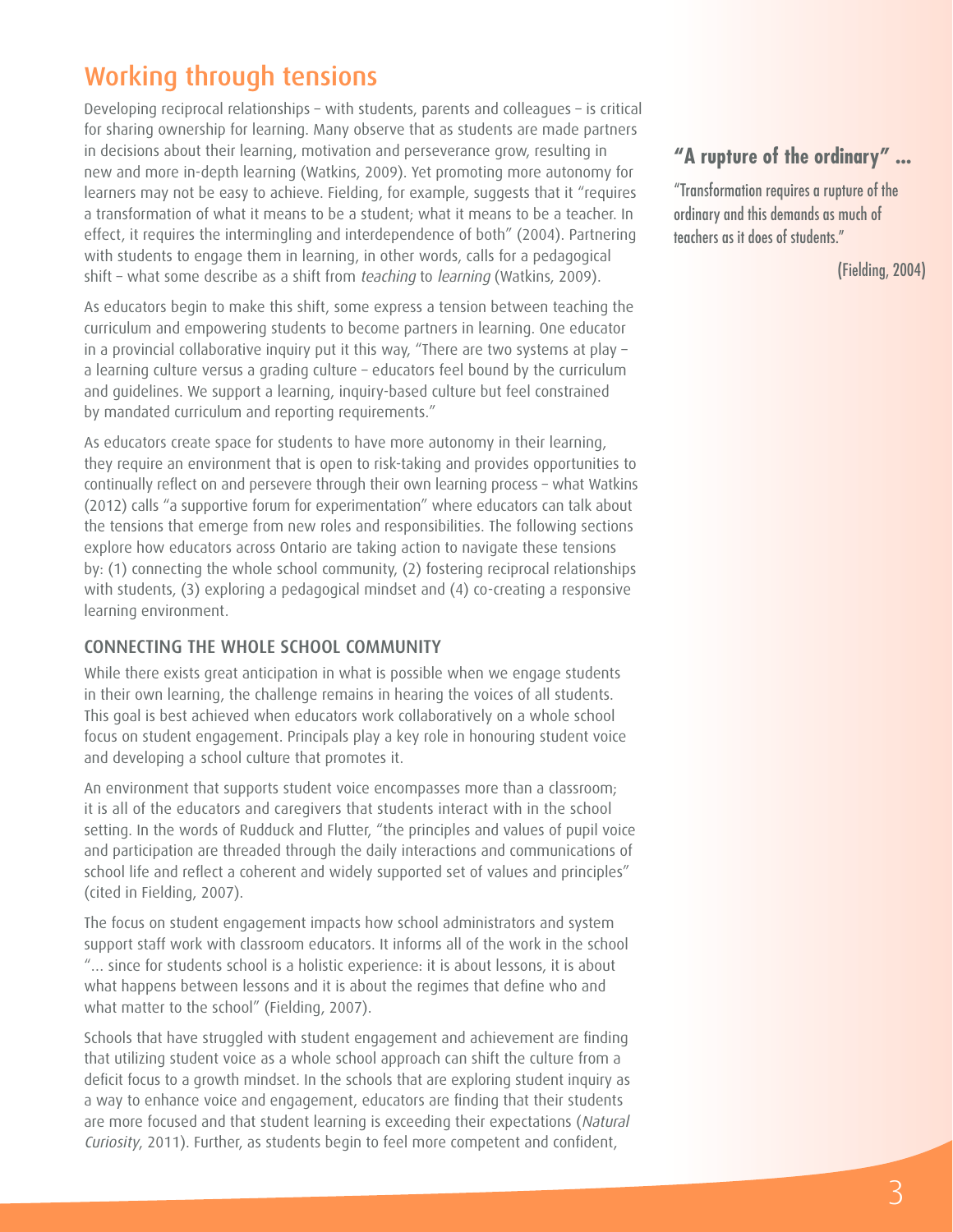student behaviour is also improving. This cycle of success has led to powerful transformations in classroom practice. In the words of Peacock, "Where this culture extends to the entire school, an exciting 'can do' atmosphere pervades leading to the sense that almost anything is possible or within reach" (2011).

#### **Discovering voice**

" ... it was our decision as to whether we wanted to learn or not, it didn't become something where, it's like – take notes from the textbook – I don't want to criticize the textbook, but sometimes that's what can happen – and it takes away the critical thinking from the idea."

"When you listen to the teacher and you like – oh - I understand what she's going at, so then you can build on with the teacher and you can even have a discussion with the teacher and kind of do a back and forth."

> Grade 7/8 students *School Effectiveness Framework*, 2013 (Component 4)

#### **A Professional Inquiry into Defining Values**

*Make a social network map of the relationships in your school ... does each student have multiple connections to different caring adults who know and value them as human beings?*

*What beliefs and values about student voice are widely shared by the members of your school community?*

*What school-wide habits and practices routinely communicate these beliefs and values to your students?*

*What actions can you take to strengthen communication about these beliefs and values?* 

#### FOSTERING RECIPROCAL RELATIONSHIPS

Educators are fostering reciprocal relationships with their students by including them in co-creating learning opportunities, co-designing the learning space and co-constructing assessment (including assessments of their own learning and the learning of their peers). They are confirming the view of many researchers in seeing the value of partnering with their students (Peacock, 2011), recognizing the importance of ownership in the learning both for themselves and their students. In these reciprocal relationships, educators are finding ways to include student voice throughout the day.

As educators become more open to student voice, they are finding that they are learning about their own learning as well. They are adopting "a learning stance" that affirms "the image of children and teachers as capable, resourceful, powerful protagonists of their own experience" (Wien, 2008). They are opening up spaces and ways for students to demonstrate their ideas and share their thinking. As educators collaborate to analyze and discuss next steps in the learning process, they open up spaces to share ideas and express their own thinking as well.

In building trusting and reciprocal relationships, traditional roles shift. As educators carefully listen and observe, they are providing responsive guidance rather than engaging in teaching without attending to listening. Educators are diligently working to find harmony in this way of working so that they can continually engage and motivate students. In these relationships, educator and student learning and efficacy are growing. In the words of an educator participating in a provincial collaborative inquiry, "A shift in the teacher-student relationship occurs when the teacher is listening, respecting the child's voice. The child talks more and begins to share ideas more confidently. Finding the balance is critical, and requires ongoing reflection."

Educators are also seeing the value of peer interaction and providing opportunities for students to work together in various types of groupings so that they can explore common interests, share various perspectives and build on each other's learning. Again, quoting from an Ontario educator, "[They] have learned to trust their students and trust that when children are given a degree of autonomy over their own learning they will work and learn, and that the children are capable of learning from each other (often more effectively than from the teacher). This transformative practice has seen all of these educators moving toward co-constructing learning with students and away from teaching students."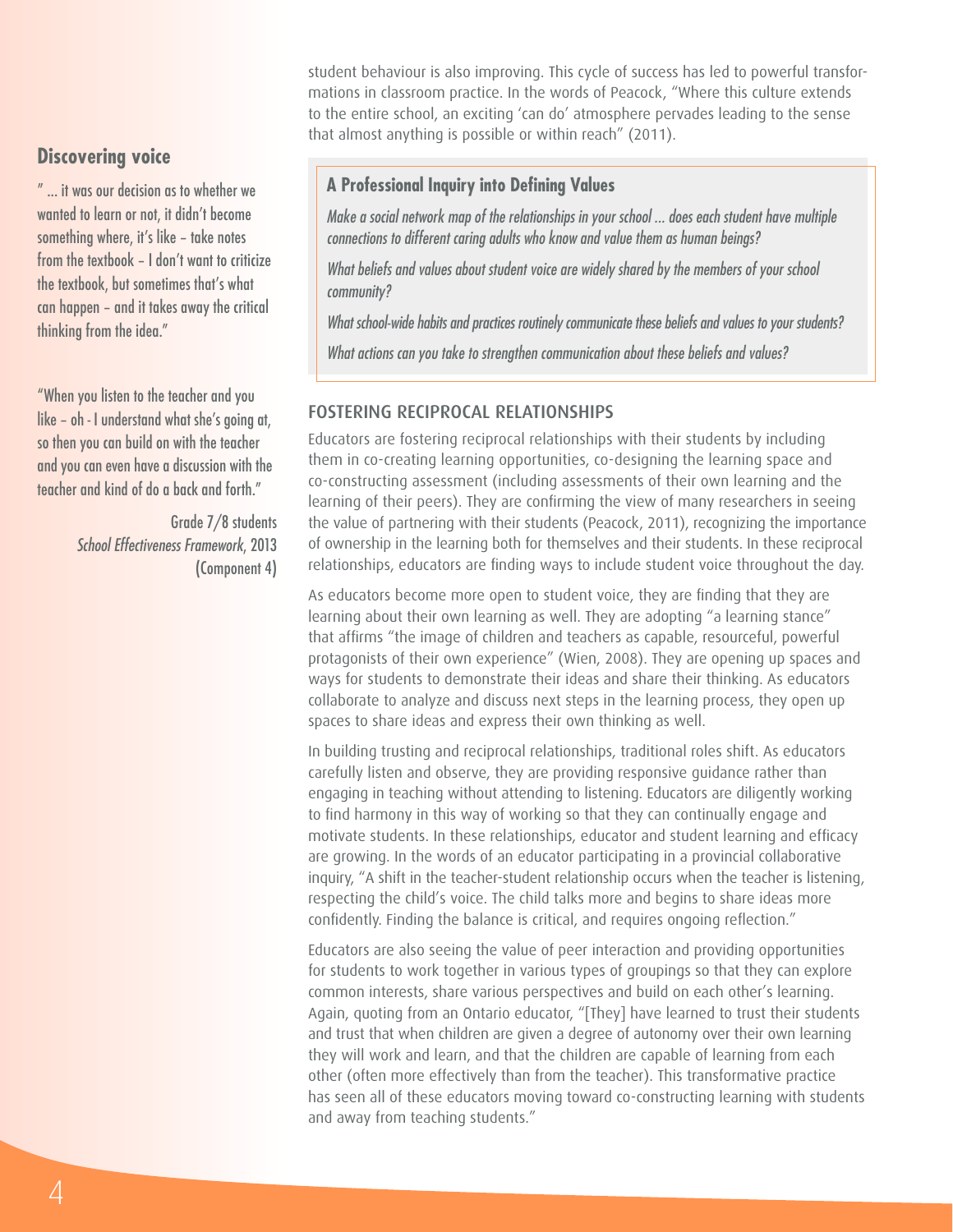#### **A Professional Inquiry into Fostering Reciprocity A Professional Inquiry into Fostering Reciprocity**

*Test the waters and ask a handful of students about what they are learning. Ask a class who is Test the waters and ask a handful of students about what they are learning. Ask a class who is responsible for learning. What do students say? (Watkins, 2009) responsible for learning. What do students say? (Watkins, 2009)*

*How do students at your school voice their thinking about their learning and other school issues? How do students at your school voice their thinking about their learning and other school issues?*

*What actions can you take to give students more opportunities to express their voice? What actions can you take to give students more opportunities to express their voice?*

*If you expand opportunities for students to have a stronger voice in classroom and school learning, If you expand opportunities for students to have a stronger voice in classroom and school learning, how will you identify the impact of this action on student learning? how will you identify the impact of this action on student learning?* 

#### EXPLORING A PEDAGOGICAL MINDSET

Educators are embracing "a pedagogical mindset" to address the tensions that are Educators are embracing "a pedagogical mindset" to address the tensions that are inherent when embedding student voice within the curriculum. They are finding inherent when embedding student voice within the curriculum. They are finding that three apsects of a pedagogical mindset are particularly helpful in dealing with that three apsects of a pedagogical mindset are particularly helpful in dealing with these tensions and supporting both student and educator learning. Each is explored these tensions and supporting both student and educator learning. Each is explored briefly below. briefly below.

#### **1. Developing a Pedagogy of Listening 1. Developing a Pedagogy of Listening**

Educators are grasping the importance of "developing a pedagogy of listening" Educators are grasping the importance of "developing a pedagogy of listening" (Gandini, L., & Kaminsky, 2004; Rinaldi, 2004), where they spend more time listening (Gandini, L., & Kaminsky, 2004; Rinaldi, 2004), where they spend more time listening to their students and helping them build on one another's ideas. They are more to their students and helping them build on one another's ideas. They are more than ever tuning into the diverse ways that students are expressing their thinking. than ever tuning into the diverse ways that students are expressing their thinking. Listening to students, deeply and authentically, requires an awareness of our biases Listening to students, deeply and authentically, requires an awareness of our biases and preconceptions as these affect what we hear. and preconceptions as these affect what we hear.

Educators who are developing a pedagogy of listening to inform their work are Educators who are developing a pedagogy of listening to inform their work are seeing a dramatic impact on their daily classroom practice. As one Ontario educator seeing a dramatic impact on their daily classroom practice. As one Ontario educator commented, "We actively listen to what our students are telling us and they construct commented, "We actively listen to what our students are telling us and they construct the learning with us. We acknowledge and validate their questions, ideas, suppositions the learning with us. We acknowledge and validate their questions, ideas, suppositions and opinions and provide them choice in their learning." A pedagogy of listening often and opinions and provide them choice in their learning." A pedagogy of listening often includes documenting evidence in the various forms that make student thinking includes documenting evidence in the various forms that make student thinking visible and provide a record for discussion, reflection and analysis. This process is visible and provide a record for discussion, reflection and analysis. This process is ongoing and is used to support growth and improvement (Capacity Building Series – ongoing and is used to support growth and improvement (Capacity Building Series – Pedagogical Documentation, 2012). Pedagogical Documentation, 2012).

#### **Diverse Approaches to "Hearing" Student Voice Diverse Approaches to "Hearing" Student Voice**



#### **Every child should feel Every child should feel he or she belongs ... he or she belongs ...**

"Every child should feel that he or she "Every child should feel that he or she belongs, is a valuable contributor to his or belongs, is a valuable contributor to his or her surroundings, and deserves the opportu-her surroundings, and deserves the opportunity to succeed. When we recognize children nity to succeed. When we recognize children as capable and curious, we are more likely as capable and curious, we are more likely to deliver programs and services that value to deliver programs and services that value and build on their strengths and abilities." and build on their strengths and abilities."

(Ontario Early Years Framework, 2013) (Ontario Early Years Framework, 2013)

"Educators need to understand what they "Educators need to understand what they can about the different social, economic, can about the different social, economic, and cultural contexts of their students and cultural contexts of their students and how these influence their efforts. It is and how these influence their efforts. It is beneficial to view these differences not as beneficial to view these differences not as impediments to overcome, but as resources impediments to overcome, but as resources that can enhance learning." that can enhance learning."

(Toshalis & Nakkula, 2012) (Toshalis & Nakkula, 2012)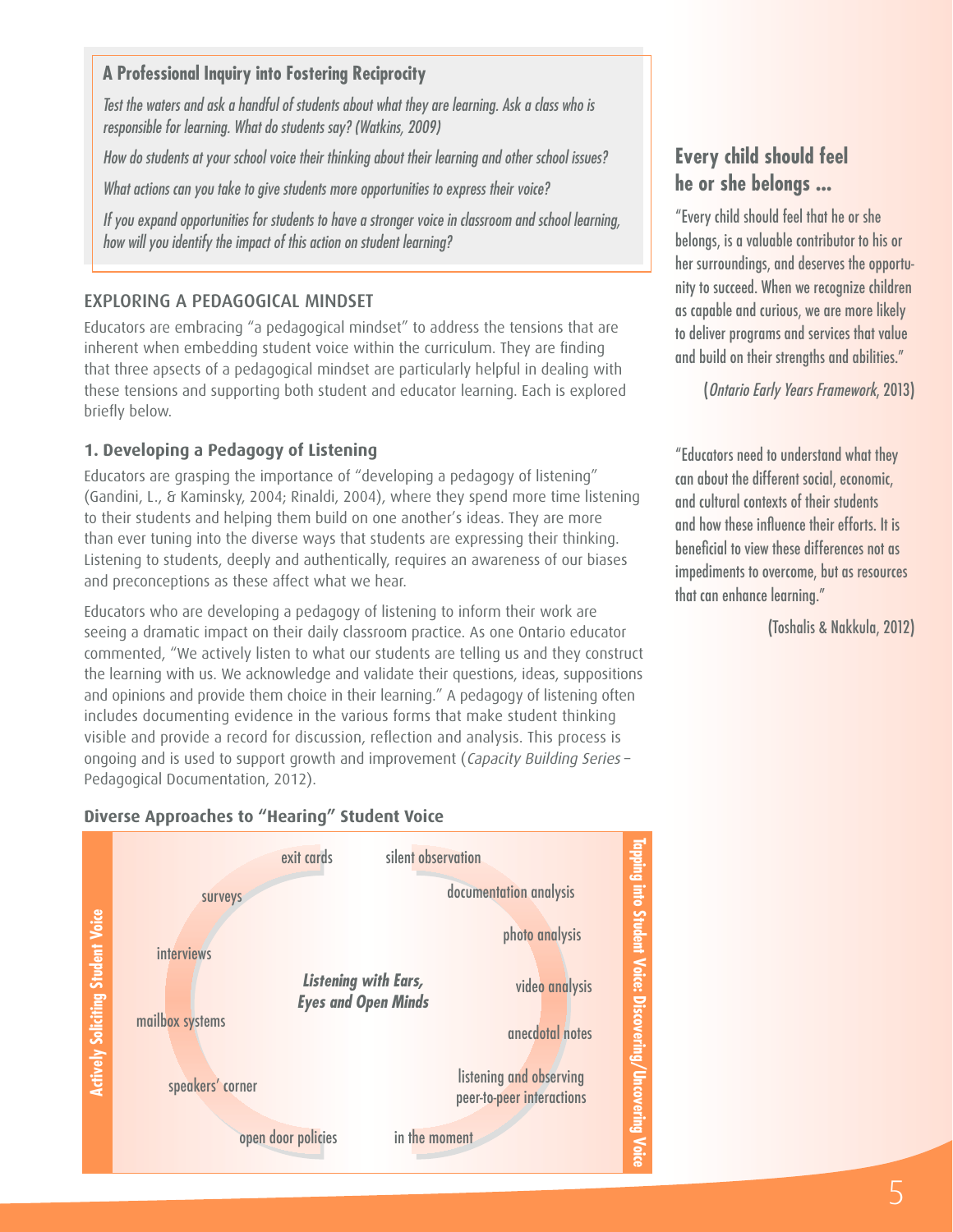#### **Developing inquiring minds ...**

"You don't all give us the same projects and we all go off and do that project – we're all doing the same project but different things in that project."

"You can't just jump out and say, 'Oh, I'm going to be a writer' and go to your desk – and you can't write anything. You really have to think about your one idea, think how it's gonna go, you have to plan it out."

> Grade 3 Students *School Effectiveness Framework*, 2013 (Component 4)

#### **2. Developing Pedagogical Documentation**

Pedagogical documentation has provided educators with a vehicle for including student voice in their practice so that feedback can be individualized and precise. Utilizing a pedagogy of listening, educators are broadening their view of what type of evidence should be collected and how it can support learning. As one Ontario educator commented, "As the process developed, the educators moved toward more multimodal evidence. They started to take a greater interest in the nonverbal communication and exchanges between children instead of just looking at individual children."

Pedagogical documentation can encourage partnerships to support peer and and student self-assessments. As one team of Ontario educators discovered, "In response to the documentation, quiet students suddenly had more to show and share, providing more insight into their learning." As educators document student learning, they are able to "see" and "hear" students in an authentic way and arrive at a fuller picture of their learning. Further, as they engage in documentation, they are realizing that their students often have more knowledge and skills than they thought. As one Ontario educator observed, "We engage in student-based planning, related to the curriculum, rather than curriculum-based planning alone (know your students). The triangulation of evidence, especially observations and conversations, play a critical role for planning with students in mind."

Evidence relating to the student experience in classrooms is the catalyst as well for changes in educators' actions, practice and understanding. Student experience becomes the subject of professional learning – engaging teachers in observation, analysis and responsive interaction with students. Students feel their ideas are valued, helping them to build confidence and a "growth mindset" about their own learning over time (Dweck, 2006).

#### **3. Developing a Pedagogy of Inquiry**

As educators use inquiry approaches to provide students with opportunities to work with their strengths and pursue ideas and interests they are passionate about, they are putting "learners in the driving seat" (Watkins, 2009). As they partner with students to negotiate learning and "to promote learner autonomy" (Watkins, Carnell, & Lodge, 2007), they are confirming what researchers have found for secondary students – namely, that when elementary students feel more ownership for their learning, they become more engaged and more likely to persevere to overcome challenges.

Educators are looking at new ways of designing daily learning opportunities for students as well as developing long-range plans. As they look to their students' interests, strengths and ideas for the co-creation of learning opportunities, they realize that for engagement and authentic learning to take place, they must be responsive to the students' voices in these areas. Educators who utilize this approach have seen how effectively student inquiries can be embedded in the curriculum, particularly in integrated and "real world" ways. In the words of an Ontario educator, "We are learning that students have ideas that they want to pursue, and that they have capacity to work together to complete tasks and express themselves, so we are working in ways to give them voice, audiences for their activity and guidance in responsive ways."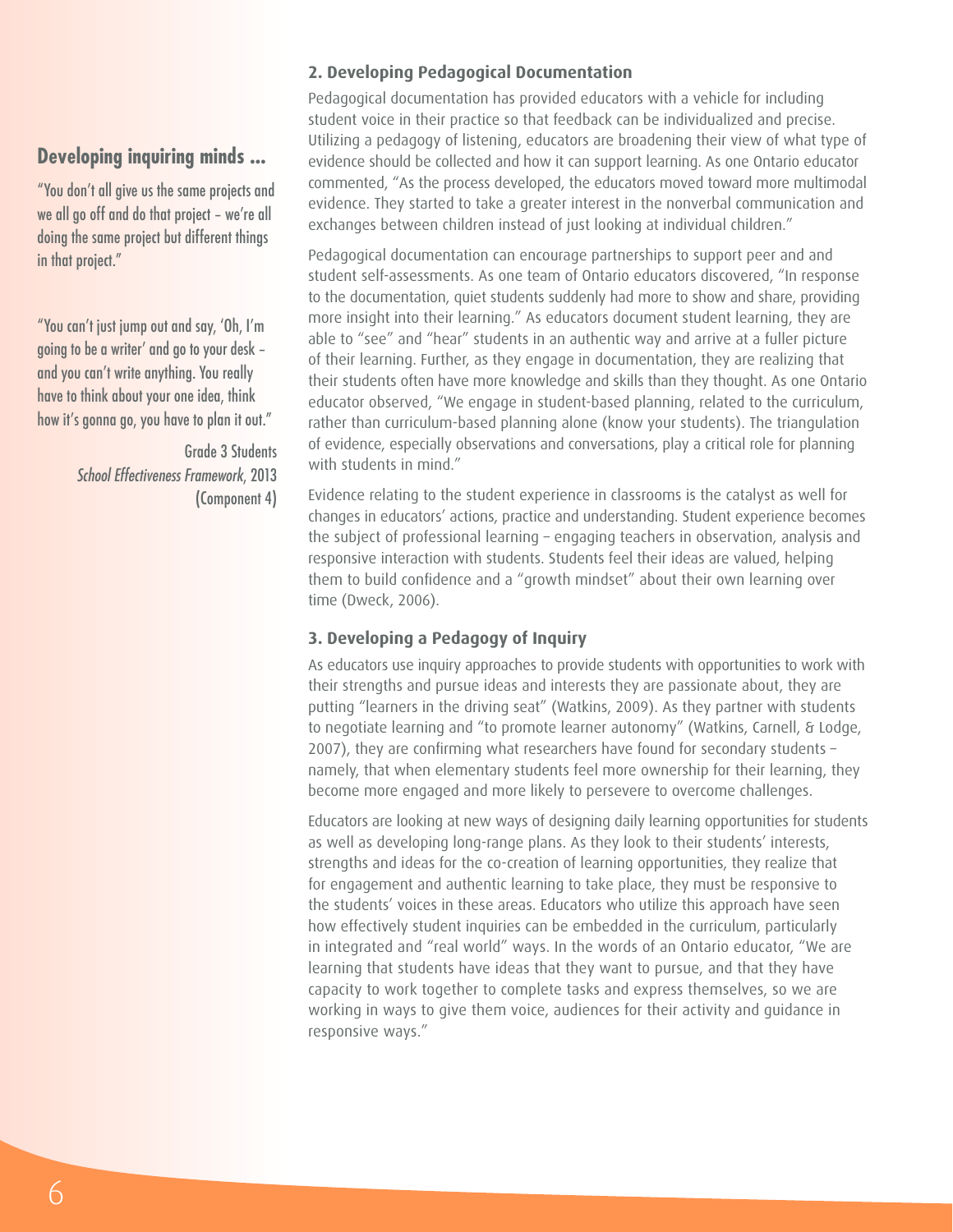#### **A Professional Inquiry into Shifting the Pedagogical Mindset**

In the last week, name a moment when students were deeply engaged in their learning. Consider all the possibilities ...

Analyze your school team's response to a recent situation in which student voice was evident – what are the implications of this analysis? What belief and values about student voice are evident from this analysis?

What are the discrepancies between this analysis and your beliefs about the importance/value of student voice? If you recognize discrepancies between what you believe about student voice and what you do, what listening and observing practices can you implement to reduce this discrepancy?

#### CO-CREATING A RESPONSIVE LEARNING ENVIRONMENT

"We need to build our classrooms around the voices in the room."

"Upon reflection, we realized that student voice is much more than their recording on an app and describing their learning, it's on the walls of our classroom, it's in the co-construction of the physical layout and most evident in the inquiry work."

Educators, Provincial Collaborative Inquiries

A caring, safe and healthy environment creates a space for students to express their voice in a way that supports their learning and well-being. In partnerships with students, educators are realizing the potential of the environment to be a "third teacher" – one that is "responsive to student interests, provide[s] opportunities for children to make their thinking visible and then foster[s] learning and engagement" (Fraser, & Gestwicki, 2012).

When educators listen to student voice and use it to co-create the learning environment, students feel they are an integral part of a learning community, that they matter and that they have something of value to offer (Fielding, 2007). This empowers them to take responsibility for their own learning, and that of others, and to take risks and explore new ideas. According to Shanker, taking responsibility for learning and that of others "is the most authentic opportunity that students can have to develop self-regulation in the classroom" (2013).

In an environment where educators listen, capture and are responsive to student voice, they have noticed that students believe they are capable and competent to learn. The diagram below illustrates what children may "Do," "Feel" and "Be" when they are in a responsive learning environment.

#### **What Students May "Do," "Feel" and "Be" When in a Responsive Learning Environment**

| DO                    | <b>Feel</b>      |  |
|-----------------------|------------------|--|
| participate in issues | learner autonomy |  |

- ate in issues that matter to them
- shape and contribute to their learning environment
- belong in meaningful partnerships

| learner autonomy |
|------------------|

- agency
- self-efficacy
- collective efficacy
- respect
- belonging
- motivated
- connected to their environment
- in the driver seat of their own learning
- self-regulator
- **curious**
- an active citizen
- engaged

#### **When all students feel included ...**

"It is important that teachers create an environment that will foster a sense of community, where all students feel included and appreciated and where their perspectives are treated with respect. One way of accomplishing this is for teachers to select topics, resources, and examples that reflect the diversity in the classroom."

> (*Social Studies, Grades 1 to 6*, revised 2013)